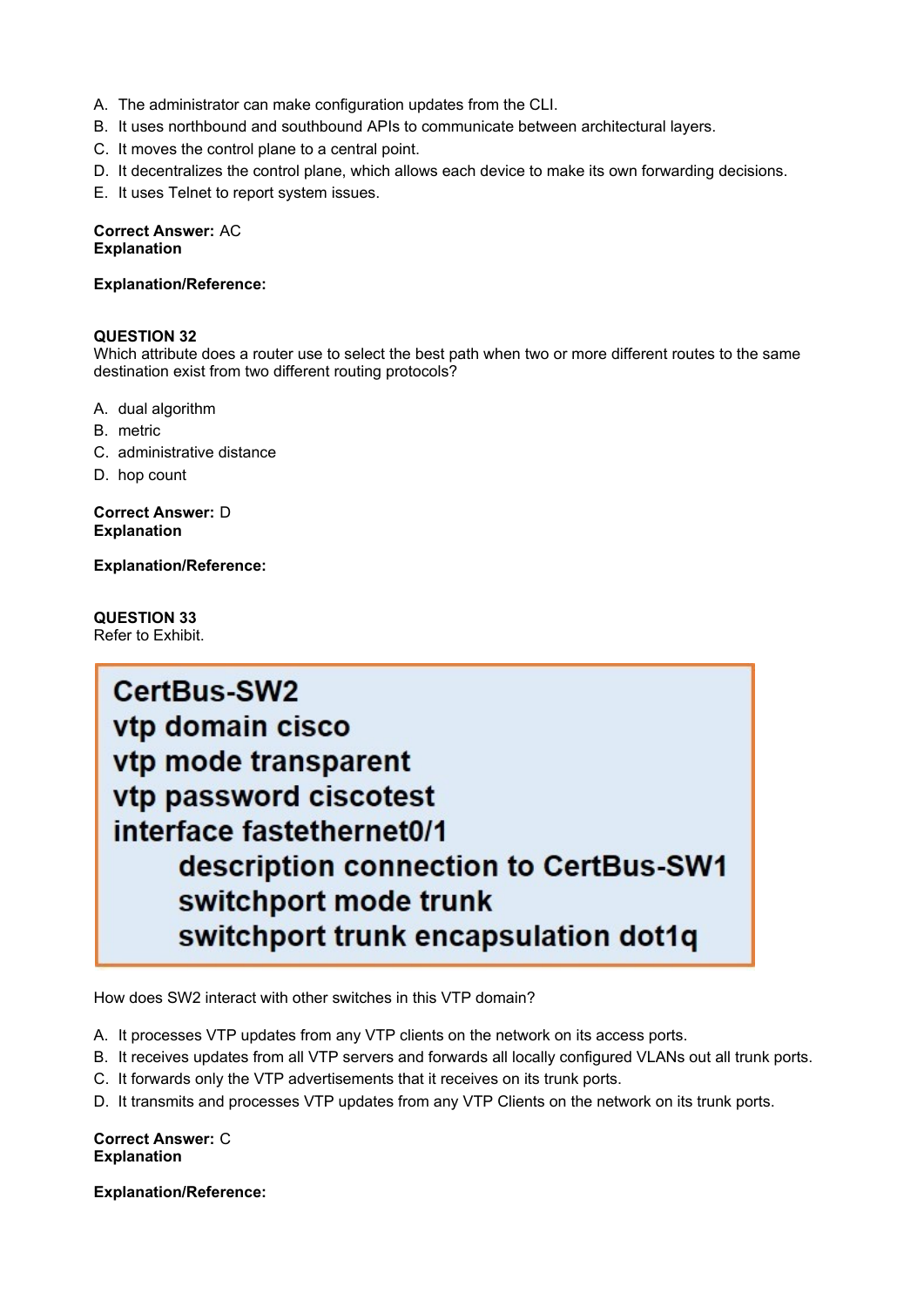## **QUESTION 34**

Which unified access point mode continues to serve wireless clients after losing connectivity to the Cisco Wireless LAN Controller?

- A. sniffer
- B. mesh
- C. flexconnect
- D. local

**Correct Answer:** B **Explanation**

## **QUESTION 35**

Which two encoding methods are supported by REST APIs? (Choose two)

- A. YAML
- B. JSON
- C. EBCDIC
- D. SGML
- E. XML

## **Correct Answer:** AE **Explanation**

# **QUESTION 36**

What are two reasons that cause late collisions to increment on an Ethernet interface? (Choose two)

- A. when the sending device waits 15 seconds before sending the frame again
- B. when the cable length limits are exceeded
- C. when one side of the connection is configured for half-duplex
- D. when Carner Sense Multiple Access/Collision Detection is used
- E. when a collision occurs after the 32nd byte of a frame has been transmitted

# **Correct Answer:** CE **Explanation**

## **QUESTION 37**

Router A learns the same route from two different neighbors, one of the neighbor routers is an OSPF neighbor and the other is an EIGRP neighbor.

What is the administrative distance of the route that will be installed in the routing table?

- A. 20
- B. 90
- C. 110
- D. 115

**Correct Answer:** B **Explanation**

**Explanation/Reference:**

**QUESTION 38**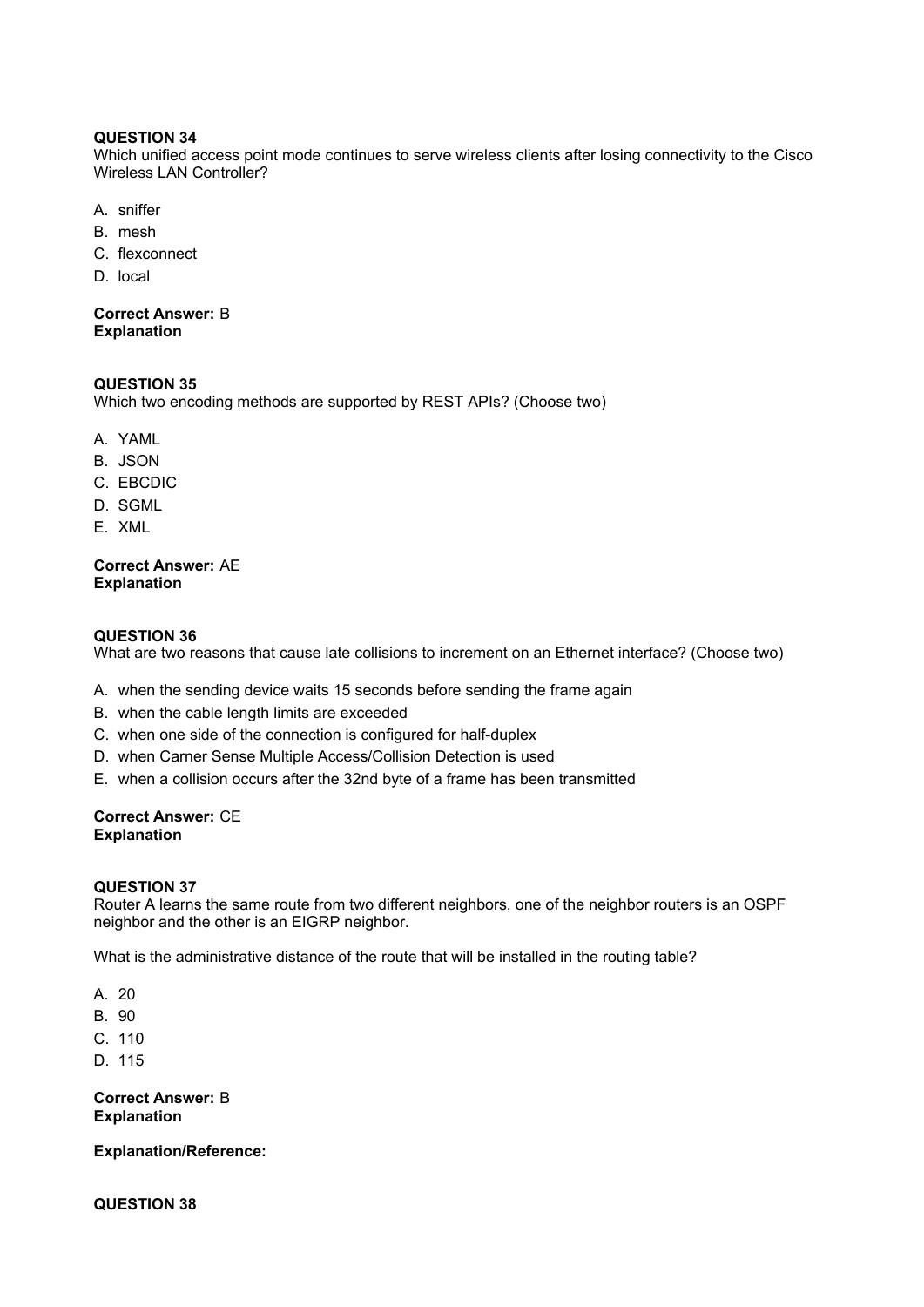What is the primary effect of the spanning-tree portfast command?

- A. it enables BPDU messages
- B. It minimizes spanning-tree convergence time
- C. It immediately puts the port into the forwarding state when the switch is reloaded
- D. It immediately enables the port in the listening state

# **Correct Answer:** A **Explanation**

## **QUESTION 39**

What is the default behavior of a Layer 2 switch when a frame with an unknown destination MAC address is received?

- A. The Layer 2 switch drops the received frame.
- B. The Layer 2 switch floods packets to all ports except the receiving port in the given VLAN.
- C. The Layer 2 switch sends a copy of a packet to CPU for destination MAC address learning.
- D. The Layer 2 switch forwards the packet and adds the destination MAC address to its MAC address table.

**Correct Answer:** B **Explanation**

**Explanation/Reference:**

# **QUESTION 40**

Refer to the exhibit.

# ip arp inspection vlan 5-10 interface fastethernet 0.1 switchport mode access switchport access vlan 5

What is the effect of this configuration?

- A. All ARP packets are dropped by the switch.
- B. Egress traffic is passed only if the destination is a DHCP server.
- C. All ingress and egress traffic is dropped because the interface is untrusted.
- D. The switch discard all ingress ARP traffic with invalid MAC-to-IP address bindings.

### **Correct Answer:** D **Explanation**

**Explanation/Reference:**

**QUESTION 41** Refer to the exhibit.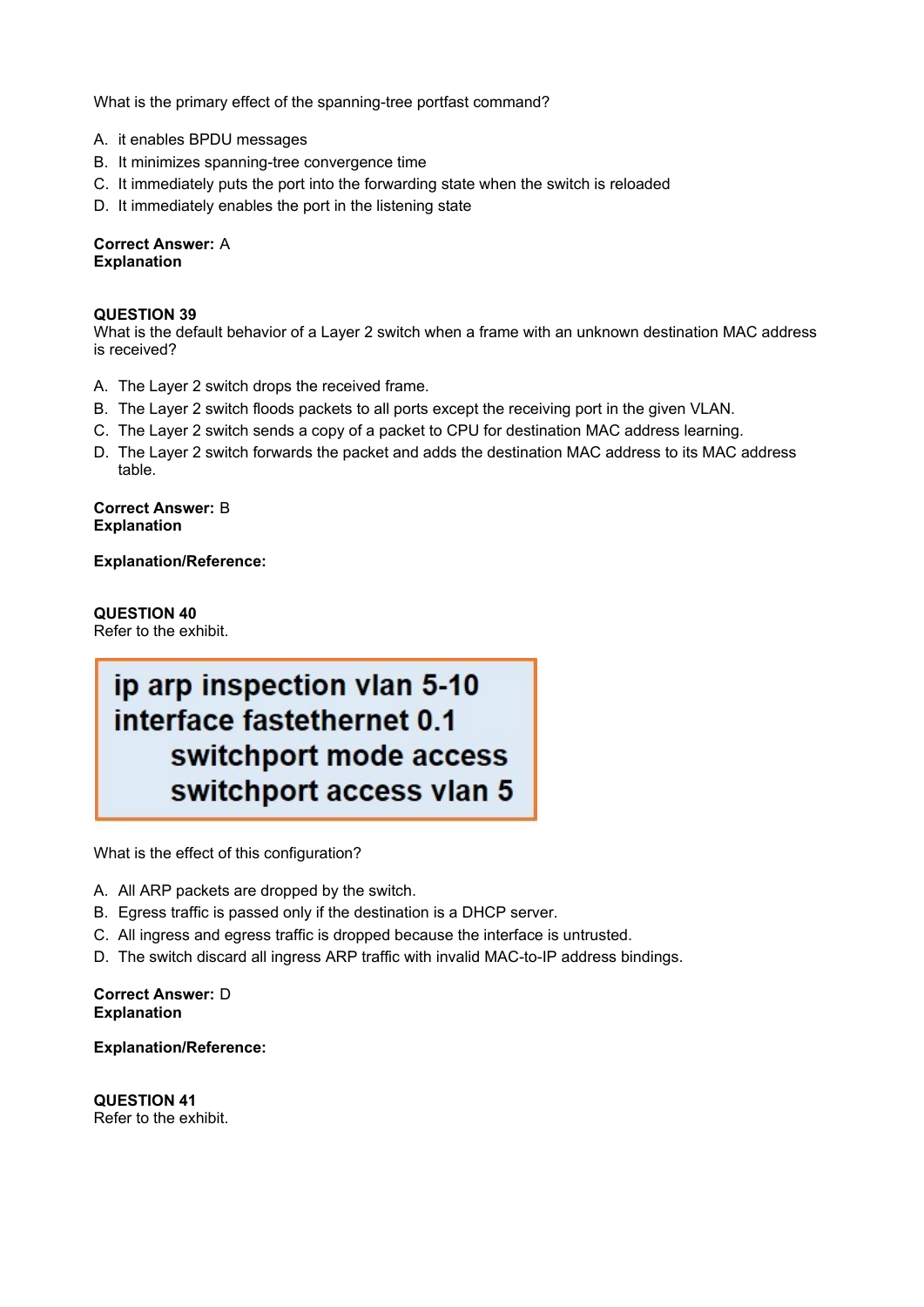| CertBus-R2#show ip nat translations |                    |                |                      |                  |  |
|-------------------------------------|--------------------|----------------|----------------------|------------------|--|
| <b>Pro</b>                          | Inside global      | Inside local   | <b>Outside local</b> | Outside global   |  |
| tcp                                 | 172.23.104.3:43268 | 10.4.4.4:43268 | 172.23.103.10:23     | 172.23.103.10:23 |  |
| tcp                                 | 172.23.104.4:45507 | 10.4.4.5:45507 | 172.23.103.10:80     | 172.23.103.10:80 |  |

An engineer configured NAT translations and has verified that the configuration is correct.

Which IP address is the source IP?

A. 10.4.4.4

B. 10.4.4.5

C. 172.23.103.10

D. 172.23.104.4

**Correct Answer:** C **Explanation**

**Explanation/Reference:**

**QUESTION 42** Refer to the exhibit.

| CertBus-R1#show ip route |                                              |  |  |
|--------------------------|----------------------------------------------|--|--|
| D                        | 192.168.16.0/26 [90/2679326] via 192.168.1.1 |  |  |
| R.                       | 192.168.16.0/24 [120/3] via 192.168.1.2      |  |  |
| $\mathbf{o}$             | 192.168.16.0/21 [110/3] via 192.168.1.3      |  |  |
| $\mathbf{i}$ L1          | 192.168.16.0/27 [115/3] via 192.168.1.4      |  |  |

Which route does R1 select for traffic that is destined to 192 168.16.2?

A. 192.168.16.0/21

- B. 192.168.16.0/24
- C. 192.168 26.0/26
- D. 192.168.16.0/27

**Correct Answer:** D **Explanation**

**Explanation/Reference:**

## **QUESTION 43**

Which IPv6 address block sends packets to a group address rather than a single address?

- A. 2000::/3
- B. FC00::/7
- C. FE80::/10
- D. FF00::/8